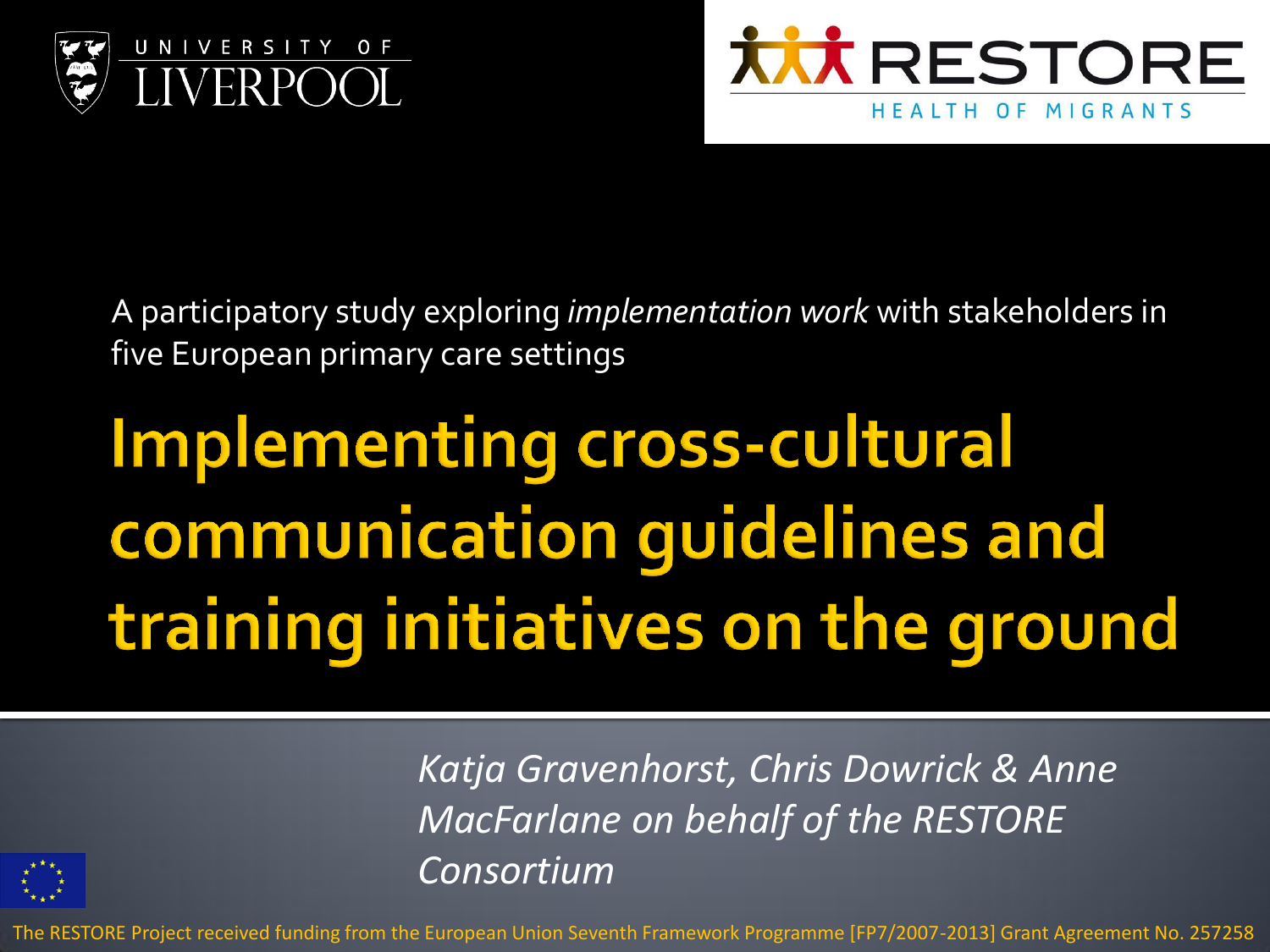#### pproach A



- **5** S countries, 5 projects, 5 journeys
- PLA methodology & NPT theory
- **Multiple stakeholders (migrants, GPs, practice** assistants, interpreters, academics, training consultants, health service planners & policy makers)

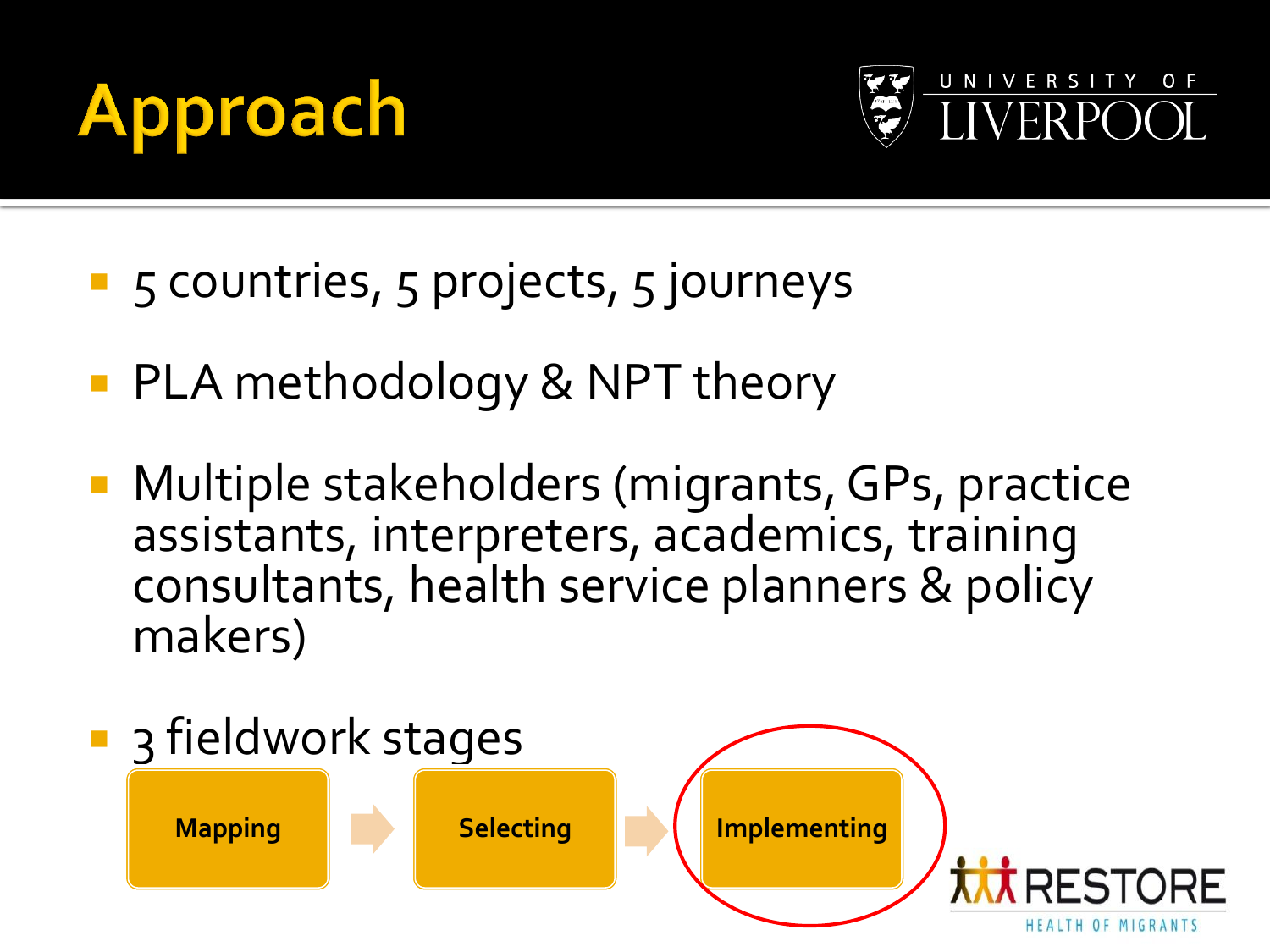



#### Three key areas of *implementation work*:



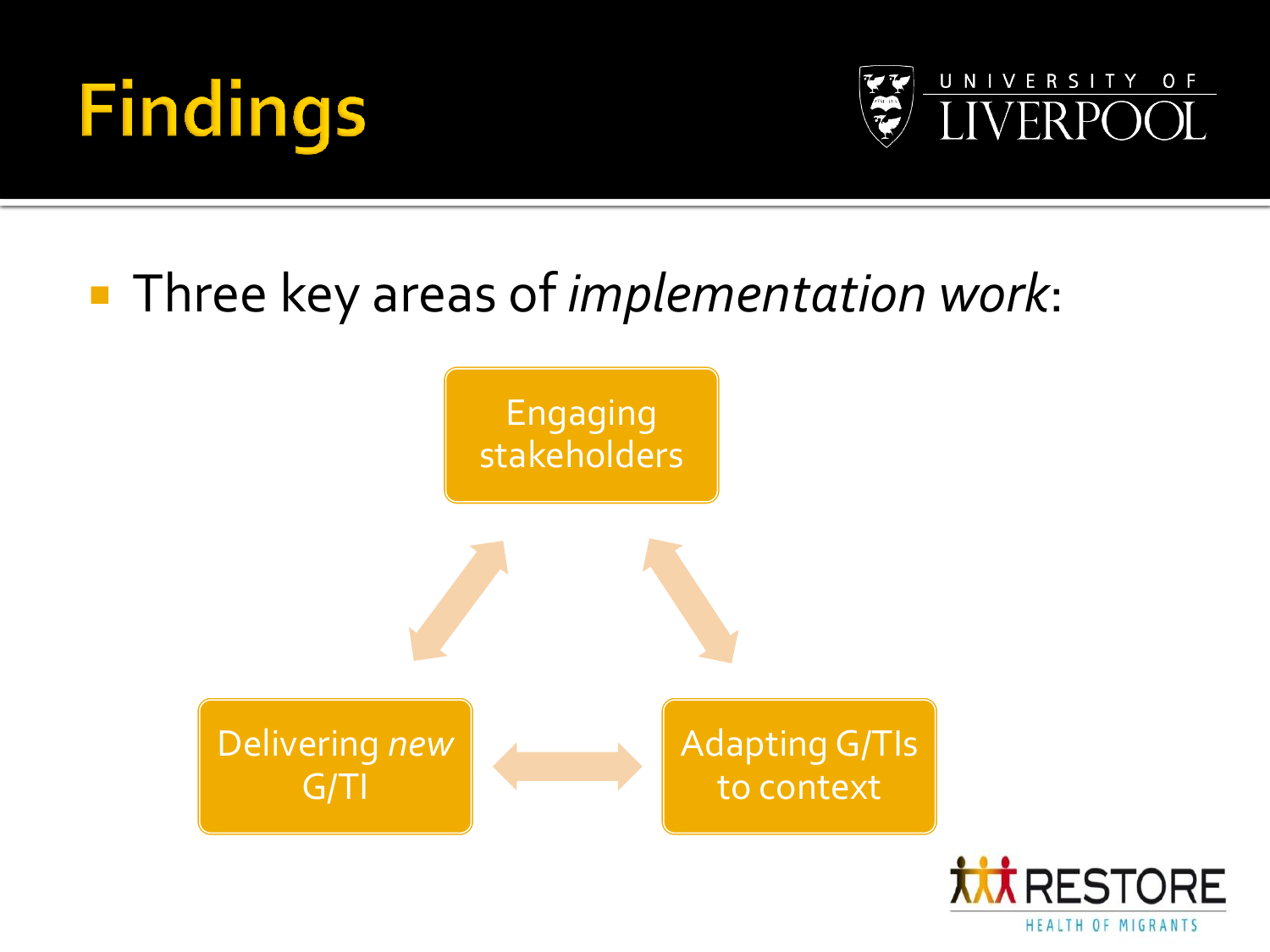# Engaging Stakeholders & LIN

**Engaging multiple stakeholders** *was* challenging...

BUT...



UNIVERSIT

 $O F$ 

- Allowed us to tap into large pool of local expertise
- **Allowed us to share the load in terms of** delivery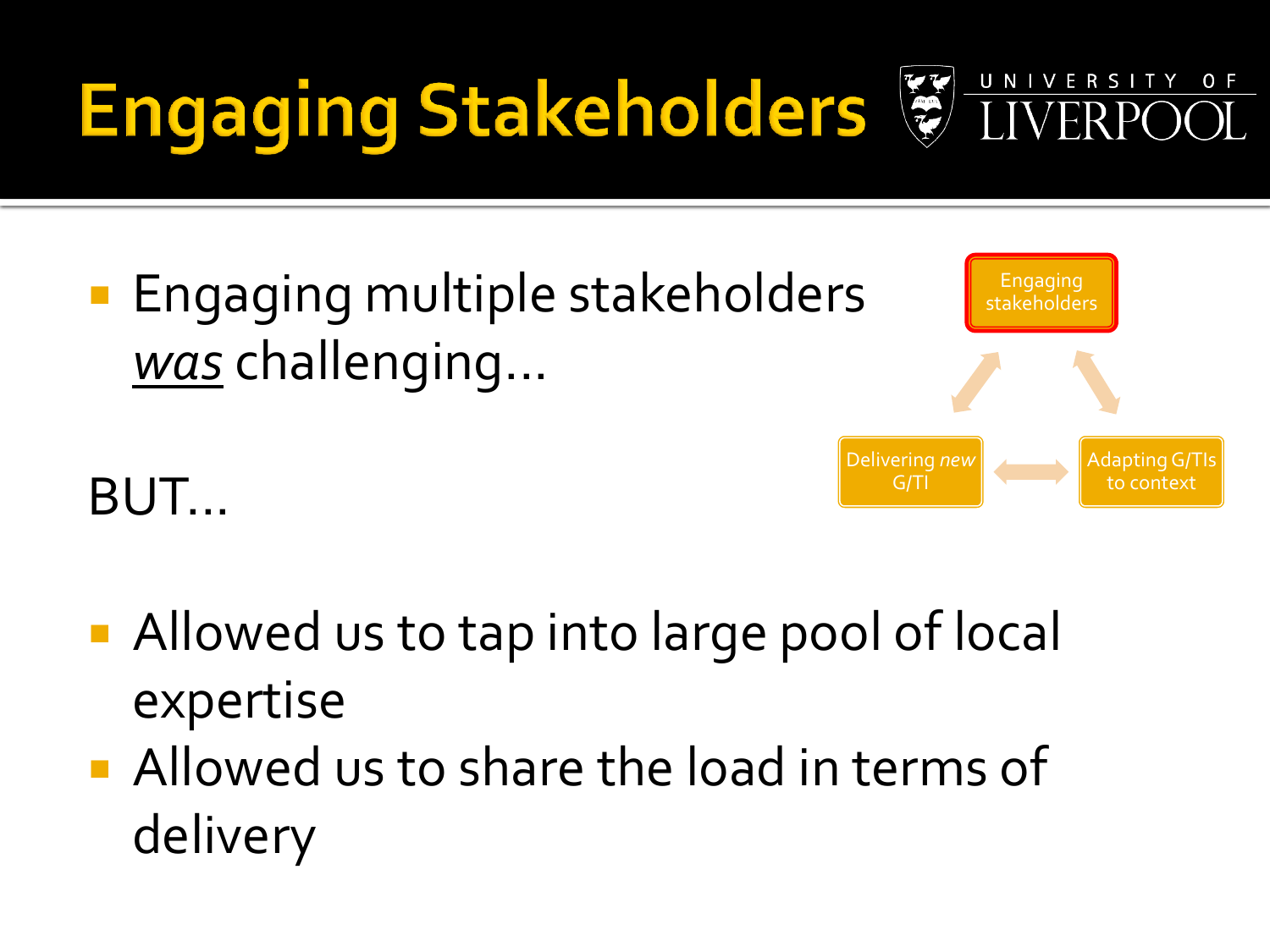# **Adapting G/Tls**





■ Secured buy-in of stakeholders in RESTORE **Ensured commitment to delivery**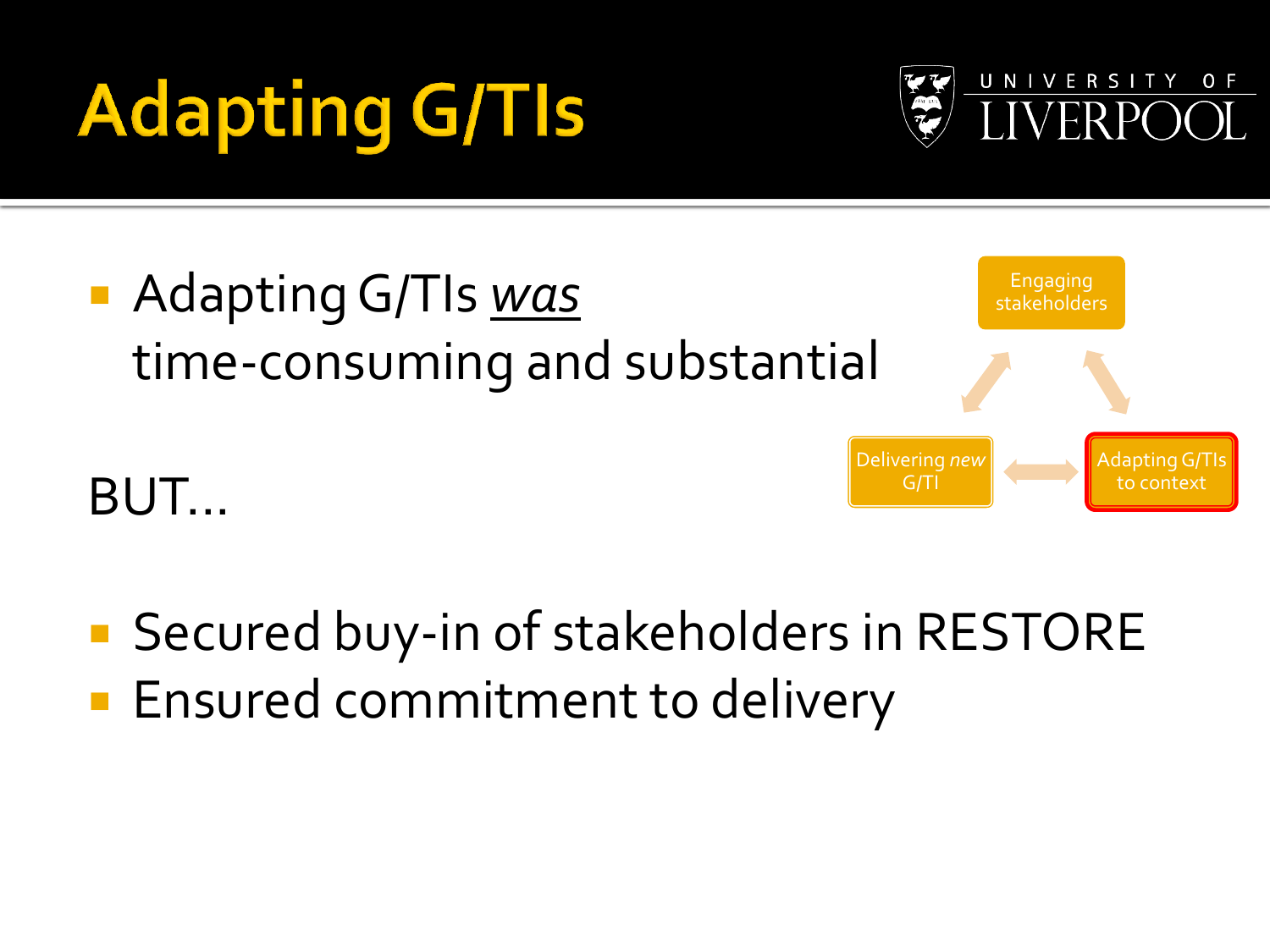# **Delivering G/TIs**



■ Delivering G/TIs <u>was</u> labour intensive and takes time to take effect



BUT ...

- Can lead to further adaptation and finetuning
- Can flag up new potentially relevant stakeholders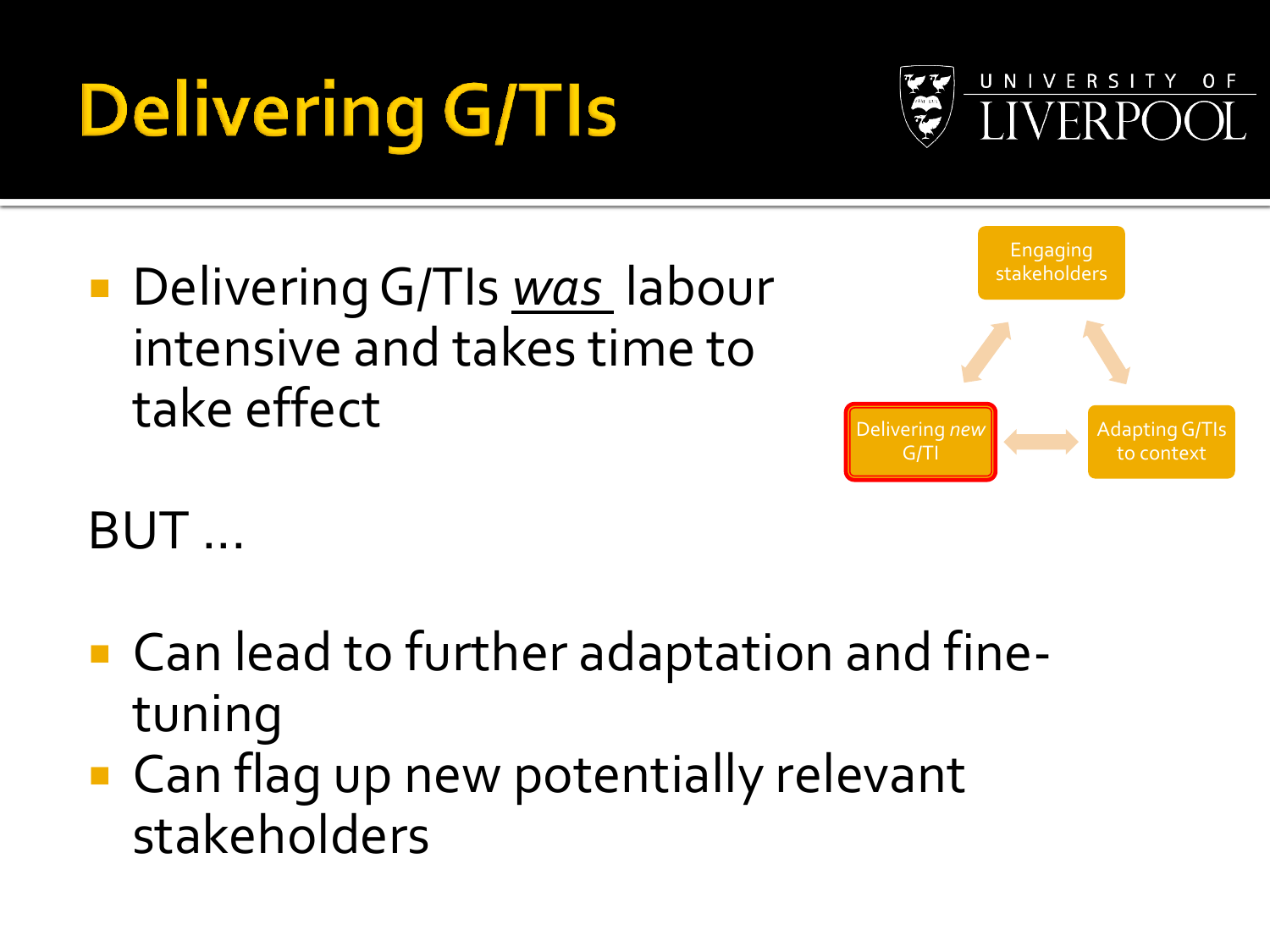#### **Implications**



- **Lessons learned from RESTORE...** 
	- **Engaging multiple stakeholders is possible in primary** care research
	- Adapting G/TIs to context *is necessary* to make generic guidelines locally meaningful
	- Delivering new services *requires a lot of time* for preparation and to take effect